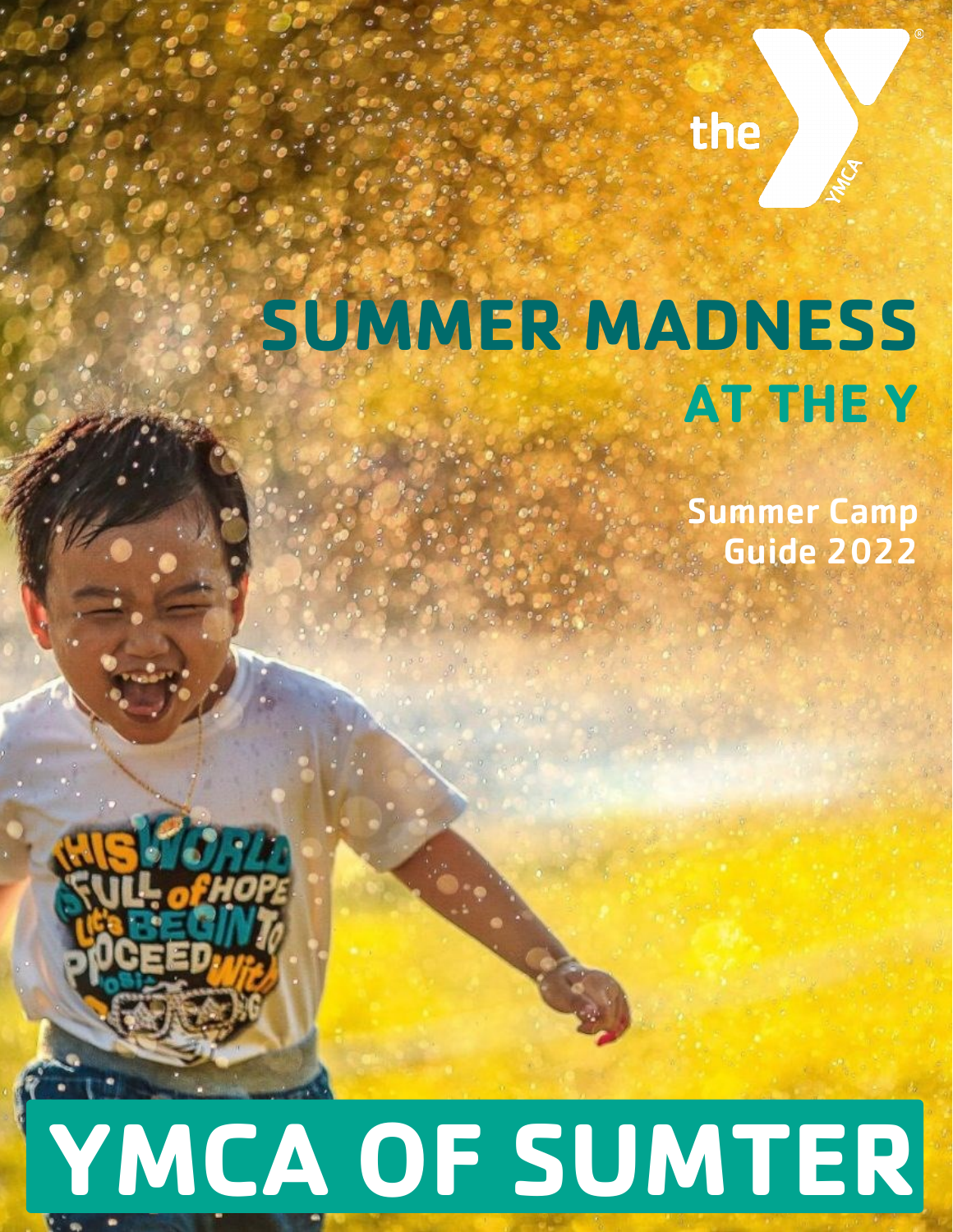#### **A SAFE PLACE FOR SUMMER**

The Sumter Family YMCA is committed to the healthy development of youth through a broad range of programs that capture the imagination, instill positive values and build self-esteem. YMCA camps are an effective way for your children to learn lessons that will serve them throughout their lives. Each camp is designed to engage with children through a variety of indoor and outdoor activities such as sports, arts & crafts, games and more.

| <b>Summer Camp</b>                | <b>Weeks and hours of operation</b>                                                   | Cost per week                            |
|-----------------------------------|---------------------------------------------------------------------------------------|------------------------------------------|
| <b>Fun Factory and Teen Scene</b> | Weeks 1 - 10<br>$7:00$ am - $6:00$ pm                                                 | \$125 members<br>\$175 potential members |
| <b>Camp Mac Boykin</b>            | <b>Weeks 2 - 10</b><br>$7:30$ am - $6:00$ pm                                          | \$125 members<br>\$175 potential members |
| <b>Aquatics Specialty Camp</b>    | Weeks 2, 6, 7<br>$7:30$ am - $11:30$ am with the option of full day extension care    | \$80 members<br>\$120 potential members  |
| <b>Basketball Specialty Camp</b>  | Weeks 3, 8<br>9:00 am - 12:00 pm with the option of full day extension care           | \$80 members<br>\$120 potential members  |
| <b>Gymnastics Specialty Camp</b>  | Weeks 3, 8<br>9:00 am - 12:00 pm with the option of full day extension care           | \$80 members<br>\$120 potential members  |
| <b>Nutrition Specialty Camp</b>   | Weeks 4, 9<br>9:00 am - 12:00 pm with the option of full day extension care           | \$80 members<br>\$120 potential members  |
| <b>Specialty Camp Extension</b>   | Extends the campers day from $7:00$ am $-6:00$ pm outside of their<br>specialty camp. | \$45 members<br>\$55 potential members   |

| <b>Date</b>                                              |     | <b>Fun Factory Camp Mac Boykin Teen Scene</b> | <b>Specialty Camp</b> |
|----------------------------------------------------------|-----|-----------------------------------------------|-----------------------|
| Week 1<br>June 6 - 10<br>"Lovin' Summer"                 |     |                                               |                       |
| Week 2<br>June 13 - 17<br>"Land of fairy tales"          |     | $\sqrt{17}$                                   | ヽlノ                   |
| Week 3<br>June 20 - 24<br>"Ooey Gooey"                   | ヽ╹ノ |                                               | $\sqrt{17}$           |
| Week 4<br>June 27 - July 1<br>"Splish Splash"            |     |                                               |                       |
| Week 5<br>July 5 - 8 (4 days)<br>"Party in the USA       |     |                                               |                       |
| Week 6<br>July 11 - 15<br>"Under the stars"              |     |                                               |                       |
| Week 7<br><b>July 18 - 22</b><br>"Color War"             |     |                                               |                       |
| Week 8<br><b>July 25 - 29</b><br>"Walk on the wild side" |     |                                               |                       |
| <b>Week 9</b><br>August $1 - 5$<br>"Goin' Green"         |     |                                               |                       |
| Week 10<br><b>August 8 - 12</b><br>"Farewell for now"    |     |                                               |                       |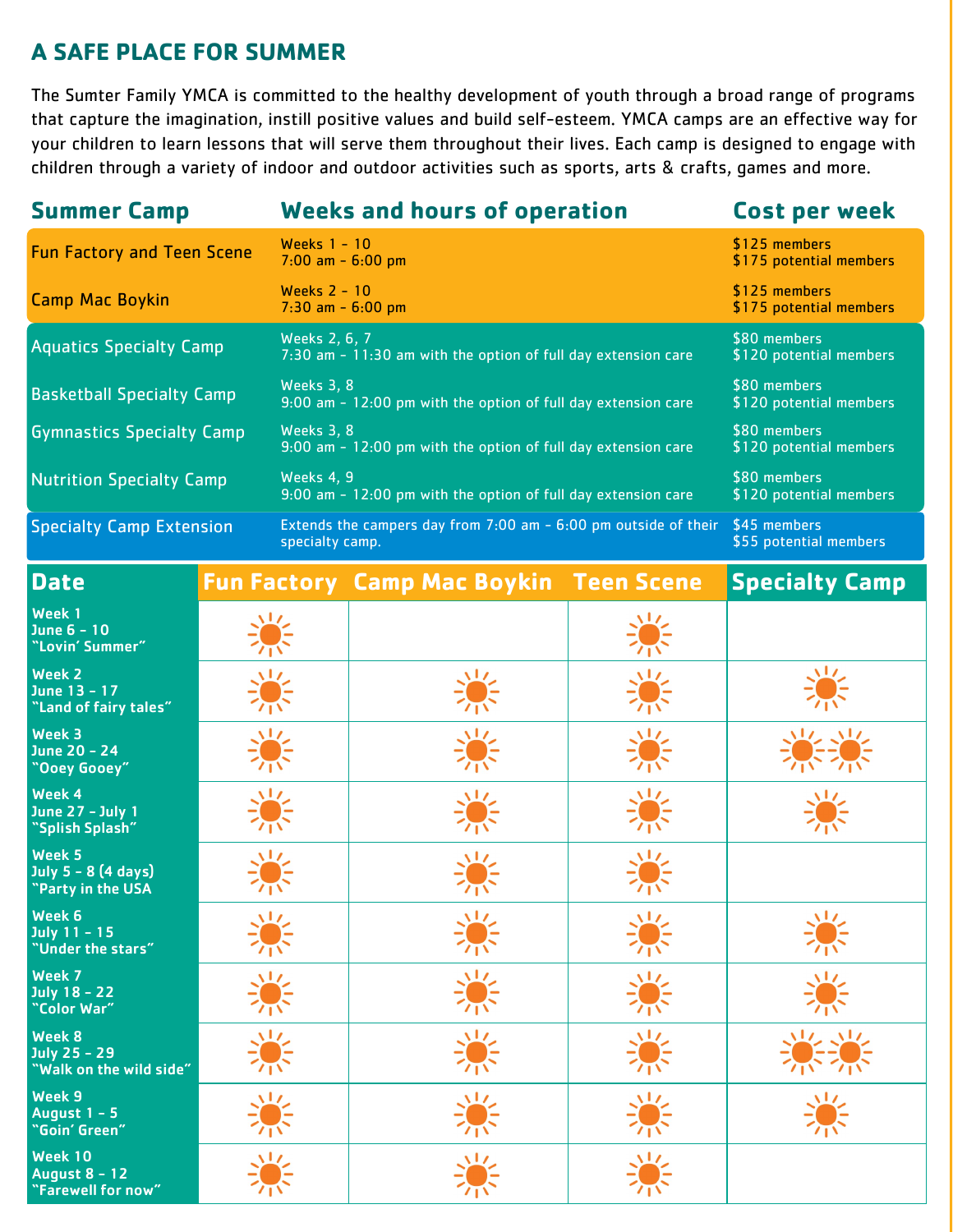Although times are changing, there are some things that never change at camp… like the friendships we cherish and the feeling of belonging! Our ten weeks of summer will be a time to have fun, engage with other children and make lasting memories.

#### **FULL DAY CAMPS**

#### Fun Factory for ages 3-10, 7:00 am - 6:00 pm

Our traditional indoor camp is held at the YMCA main building. It is specialized to stimulate the spirit, mind and body with fun academic activities to help keep the camper's brain stimulated over the summer break to prevent learning loss. We will engage the kids in various energizing, independent physical activities (Yoga, Zumba, Nature Walks etc.). Masks are optional and they must WEAR CLOSED-TOE SHOES. Children will be encouraged to maintain social distancing when in group setting. Parents must provide lunch for their children. Three year olds must be potty-trained.

#### Camp Mac Boykin for your 7 -14 year old, 7:30 am - 6:00 pm

This outdoor camp focuses on building friendships, learning new skills and having some rugged fun in the sun. Located at 6425 Camp Mac Boykin Road, camp is nestled on 50 acres including a natural swimming area with water features and activities. Campers will meet at the Y in the lower gym and depart at a strict 8:30 am. Campers return to the Park at 4:30 pm with the day concluding at 6:00 pm. Campers must bring their own lunch, water bottle and wear closed toe shoes. Measures will be in place to ensure staff and camper safety; face masks are optional.

#### **SPECIALTY CAMPS**

#### Aquatics Camp for ages 5-14, 7:30 - 11:30 am

Swimmers will have an exciting week of water fun. Each day will include – 1 hr of swim lesson instruction, scheduled activities, competitions, outdoor splash pad time as well as free swim. Please make sure to pack a small snack for mid-morning after swim lessons as well as plenty of water to drink.

#### Basketball Camp for ages 9-14, 9:00 am - 12:00 pm

Let your children bounce their way through basketball camp and discover a passion for the game that they didn't know they had. Help us unlock the many opportunities for your child to learn teamwork and fundamental basketball skills while building character and self-esteem.

#### Gymnastics Camp for ages 6-12, 9:00 am - 12:00 pm

Come jump, swing and roll with us this summer! Children will enjoy age appropriate instruction in a fun, safe environment. Campers will work closely with our dedicated staff exploring creativity and developing new talents through a wide range of fun and enriching activities. Kids will stay active in our air conditioned facility with fitness games and gymnastics drills while learning new skills, making new friends and building confidence. Please pack a small snack for a 10-minute break between activities.

#### Nutrition Camp for ages 6-12, 9:00 am - 12:00 pm

Teaching the importance of wellness at an early age sets kids and teens up for a lifetime of healthy living. YFIT Youth Nutrition focuses on exercise and nutrition. We will teach nutrition education and application along with exercise classes and cooking demonstrations.

#### **EXTEND YOUR SPECIALTY CAMP**

#### Specialty Camp Extension 5-14, 11:30 am - 6:00 pm

Specialty Camp Extended Care is available to campers attending one of our specialty camps. Counselors will assist with transferring campers to their specialty camp and then back to extended care in the afternoon.